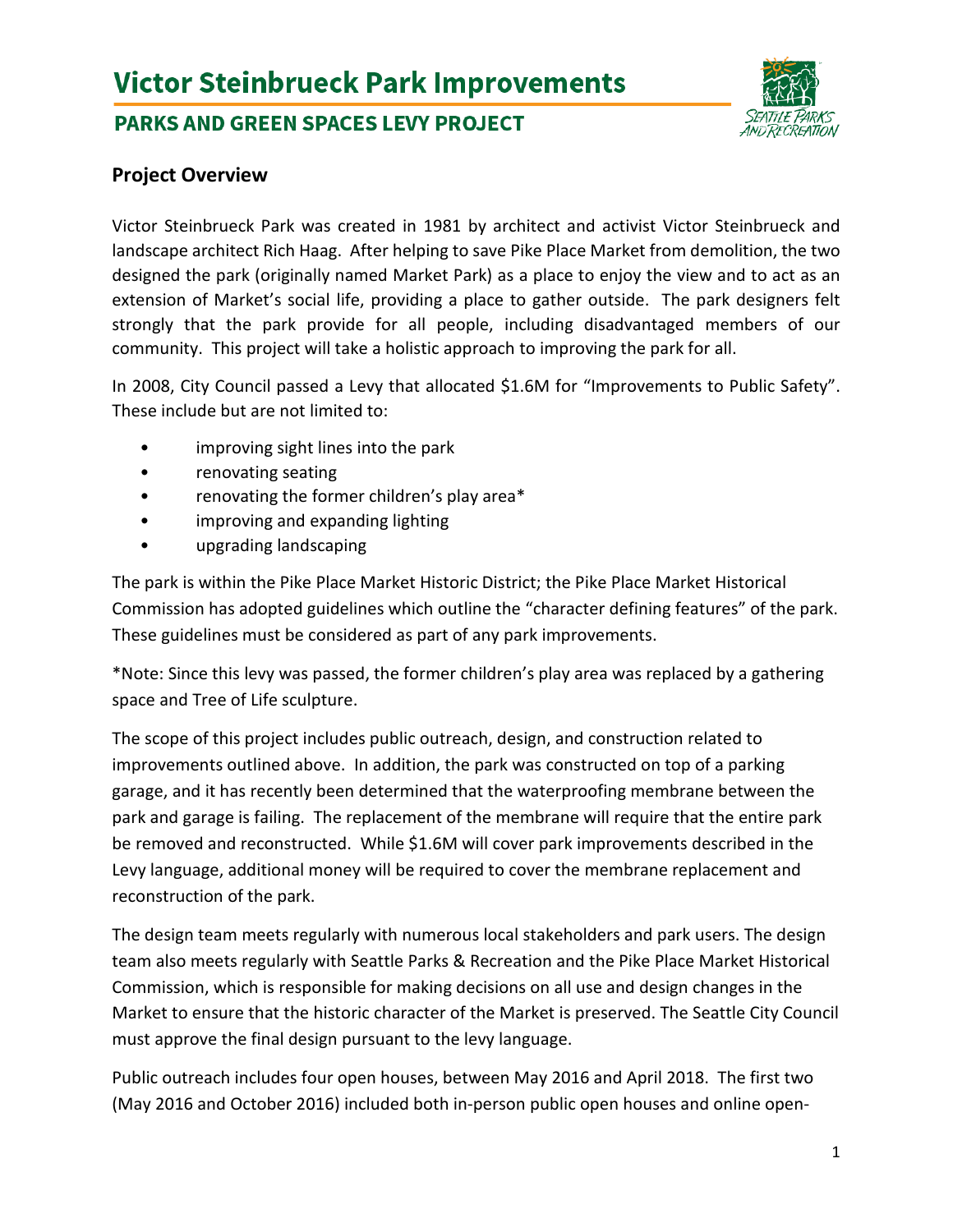houses, which were live for several weeks and provided additional opportunities to provide feedback. The second two (April 2017 and March/April 2018) were solely online.

## **Online Open House #4 Summary**

Online Open House #4 provided an overview of the project, process to date, and the current design, as well as an opportunity for participants to share comments. The site was live 24 hours a day, seven days a week, from March 9th through April  $13<sup>th</sup>$ , 2018. During this time, 399 unique visitors viewed the website and left 42 comments.

#### **Outreach and Notification**

The project advertised the public meeting and online open house using several methods of communications, including:

- Press release sent to SPR list which includes local blogs and ethnic media
- Parkways blog post
- Social media- Facebook Page and Twitter
	- o Facebook:

|                    | Reach | <b>Engagement</b> |
|--------------------|-------|-------------------|
| <b>Belltown CC</b> | 49    |                   |
| <b>SPR Main</b>    | 583   | 1 Q               |

o Twitter:

|        | Reach | <b>Engagement</b> |
|--------|-------|-------------------|
| 12-Mar | 3395  | 68                |
| 2-Apr  | 1180  | 16                |
| 11-Apr | 951   | 13                |

- Signs posted at park and around the market
- Blog post copies at the concierge booth at the park
- Email blast to 300 people went out in two emails (3/9/2018 and 4/11/2018) advertising the Open House.

#### **Feedback Received**

The following is a summary of perspectives shared during the Online Open House.

• Please try to keep the existing large tree.